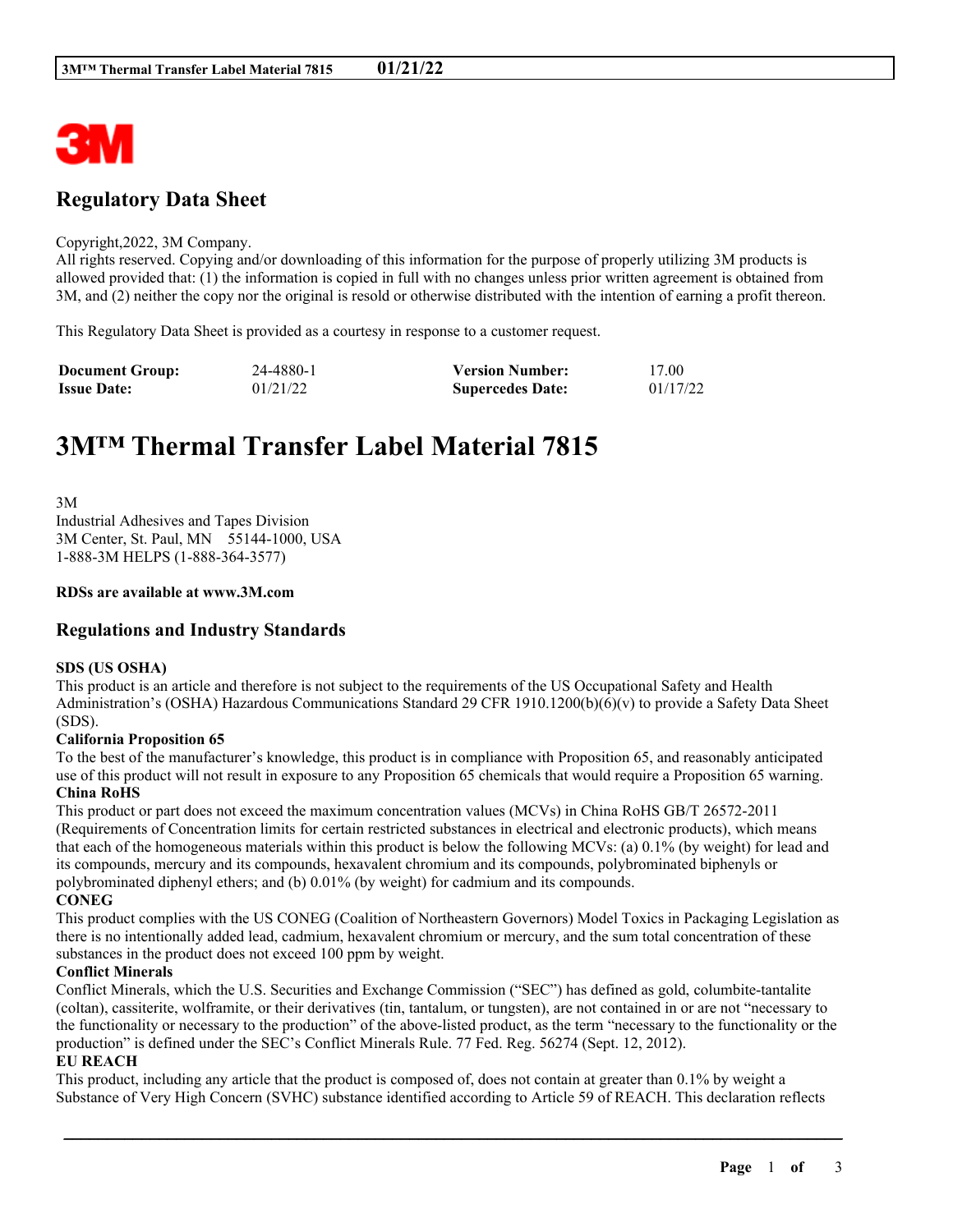the substances on the candidate SVHC list, effective January 2022.

## **EU RoHS**

This product does not exceed the maximum concentration values (MCVs) set under EU Directive 2011/65/EU (RoHS recast/RoHS 2), as stated in Annex II to that directive. This means that each of the homogenous materials within this product does not exceed the following MCVs: (a) 0.1% (by weight) for lead, mercury, hexavalent chromium, polybrominated biphenyls or polybrominated diphenyl ethers; and (b) 0.01% (by weight) for cadmium.

## **EU RoHS Phthalates**

This product does not exceed the maximum concentration values (MCVs) for phthalates set under EU Directive 2011/65/EU (RoHS recast/RoHS 2), as amended by EU 2015/863, which applies to finished EEE after July 22, 2019 for Category 1-7, 10- 11 products and after July 22, 2021 for Category 8 and 9 products. This means that each of the homogeneous materials within this product does not exceed the MCV of 0.1% (by weight) for each of the following phthalates: DEHP, BBP, DBP, and DIBP.

## **Fluorinated Greenhouse Gas**

A Fluorinated Greenhouse Gas (or F-Gas) listed under Annex I and II of Regulation (EU) No 517/2014 of the European Parliament and of the Council of 16 April 2014 is not intentionally added to the product.

## **Halal**

This product has not been certified Halal.

## **IEC62474**

IEC62474 substances are not intentionally added to this product. This declaration reflects the substances on the list as of the date of this certificate.

#### **Kosher**

This product has not been certified Kosher.

## **Stockholm Agreement**

This product does not contain Persistent Organic Pollutants (POPs) at or above applicable thresholds per Annexes A, B, and C of the Stockholm Convention, May 2004 and subsequent amendments.

## **Sustainability Advantage: Recycled content**

This product does not contain recycled content.

## **TSCA Section 6**

This product is not known to contain 2,4,6-Tri-tert-butylphenol (CAS 732-26-3).

**TSCA Section 6**

This product is not known to contain Decabromodiphenyl Ether (Deca-BDE) (CAS 1163-19-5).

#### **TSCA Section 6**

This product is not known to contain Hexachlorobutadiene (HCBD) (CAS 87-68-3).

#### **TSCA Section 6**

This product is not known to contain Pentachlorothiophenol (PCTP) (CAS 133-49-3).

**TSCA Section 6**

This product is not known to contain Phenol, isopropylated phosphate (3:1) (PIP (3:1)) (CAS 68937-41-7).

## **Chemicals and/or Compounds of Interest**

**Asbestos** : Not intentionally added. *Talc not intentionally added.* **Chlorinated Paraffins, Short Chain** : Not intentionally added. **Chromium and (Cr) Compounds** : Not intentionally added. **Cobalt and (Co) Compounds** : Not intentionally added. **Decabromodiphenyl Ether (Deca-BDE) (CAS 1163-19-5)** : Not intentionally added. **Dioxins and Furans** : Not intentionally added. **Flame Retardants (not PBB or PBDE)** : Not intentionally added. **Halogenated Compounds** : This product meets the non-halogenated permissible limits of the International Electrotechnical Commission (IEC) 61249-2-21 standard as having less than 900 ppm bromine, less than 900 ppm chlorine, and less than 1500 ppm total bromine and chlorine. **Hexavalent Chromium and (Cr+6) Compounds** : Not intentionally added. **Lead and (Pb) Compounds** : Not intentionally added. **Mercury and (Hg) Compounds** : Not intentionally added. **Mica** : Not intentionally added.

\_\_\_\_\_\_\_\_\_\_\_\_\_\_\_\_\_\_\_\_\_\_\_\_\_\_\_\_\_\_\_\_\_\_\_\_\_\_\_\_\_\_\_\_\_\_\_\_\_\_\_\_\_\_\_\_\_\_\_\_\_\_\_\_\_\_\_\_\_\_\_\_\_\_\_\_\_\_\_\_\_\_\_\_\_\_\_\_\_\_

**Natural Rubber Latex** : Not intentionally added.